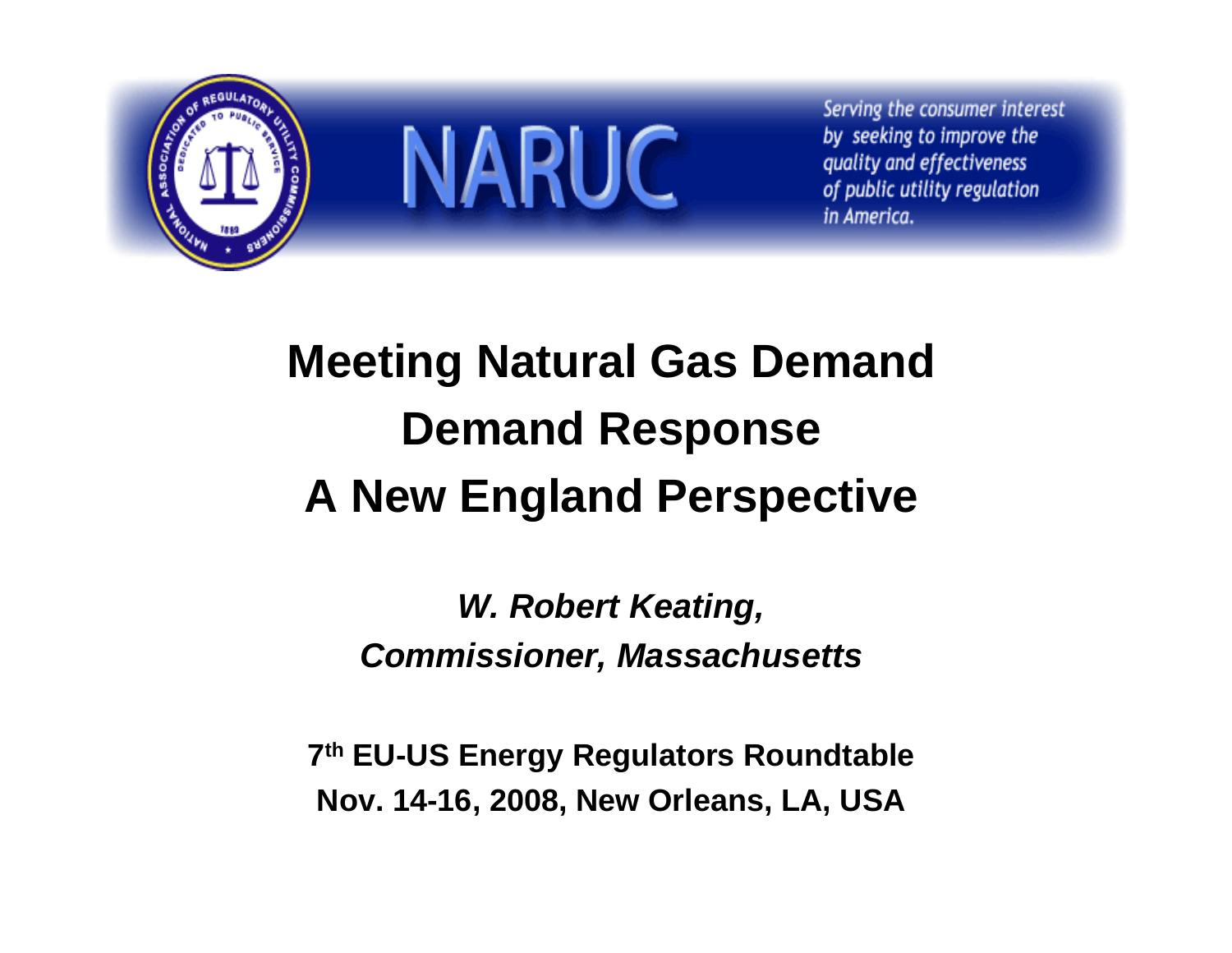

Access to many major supply basins in North America Storage in key locations to support customer needs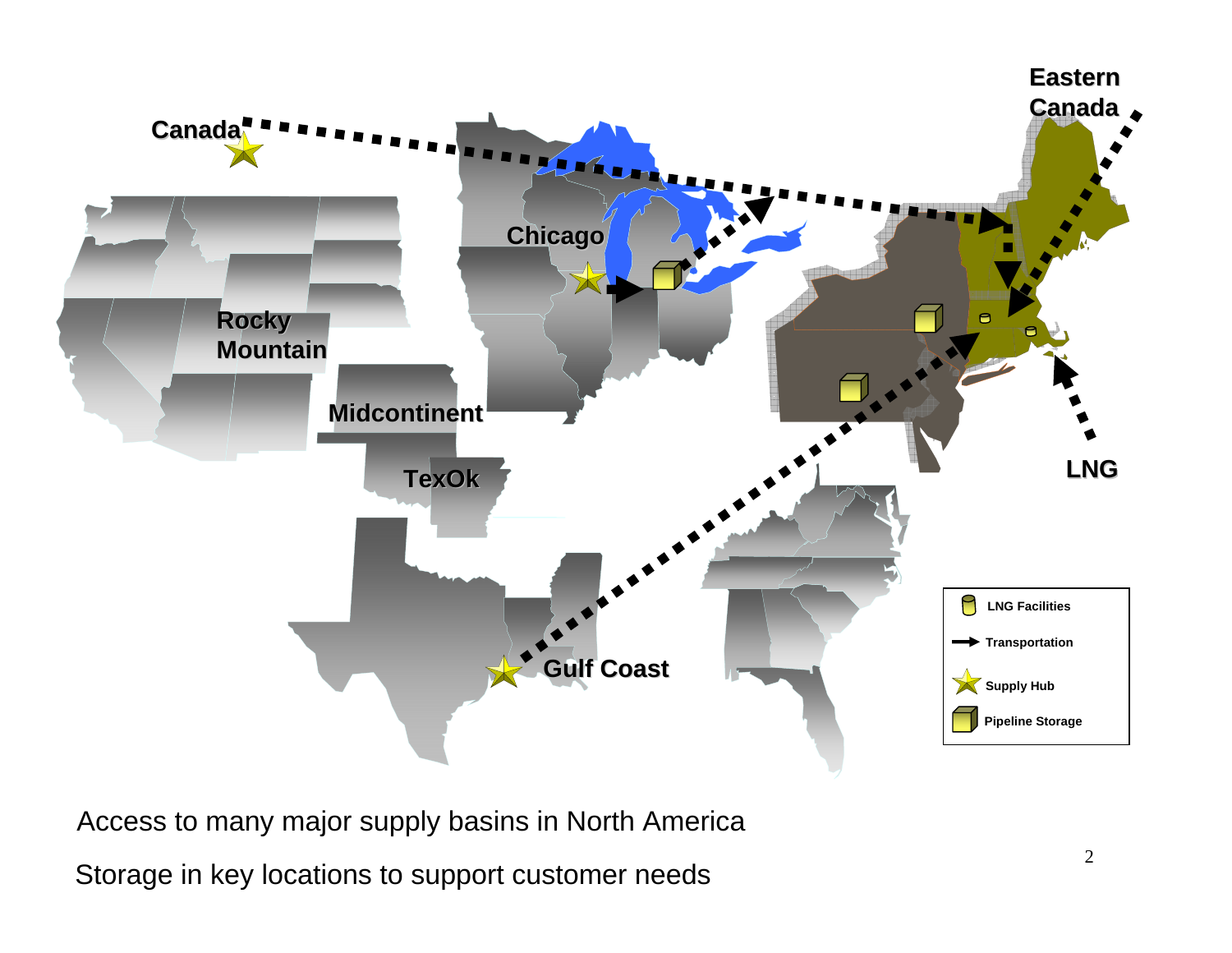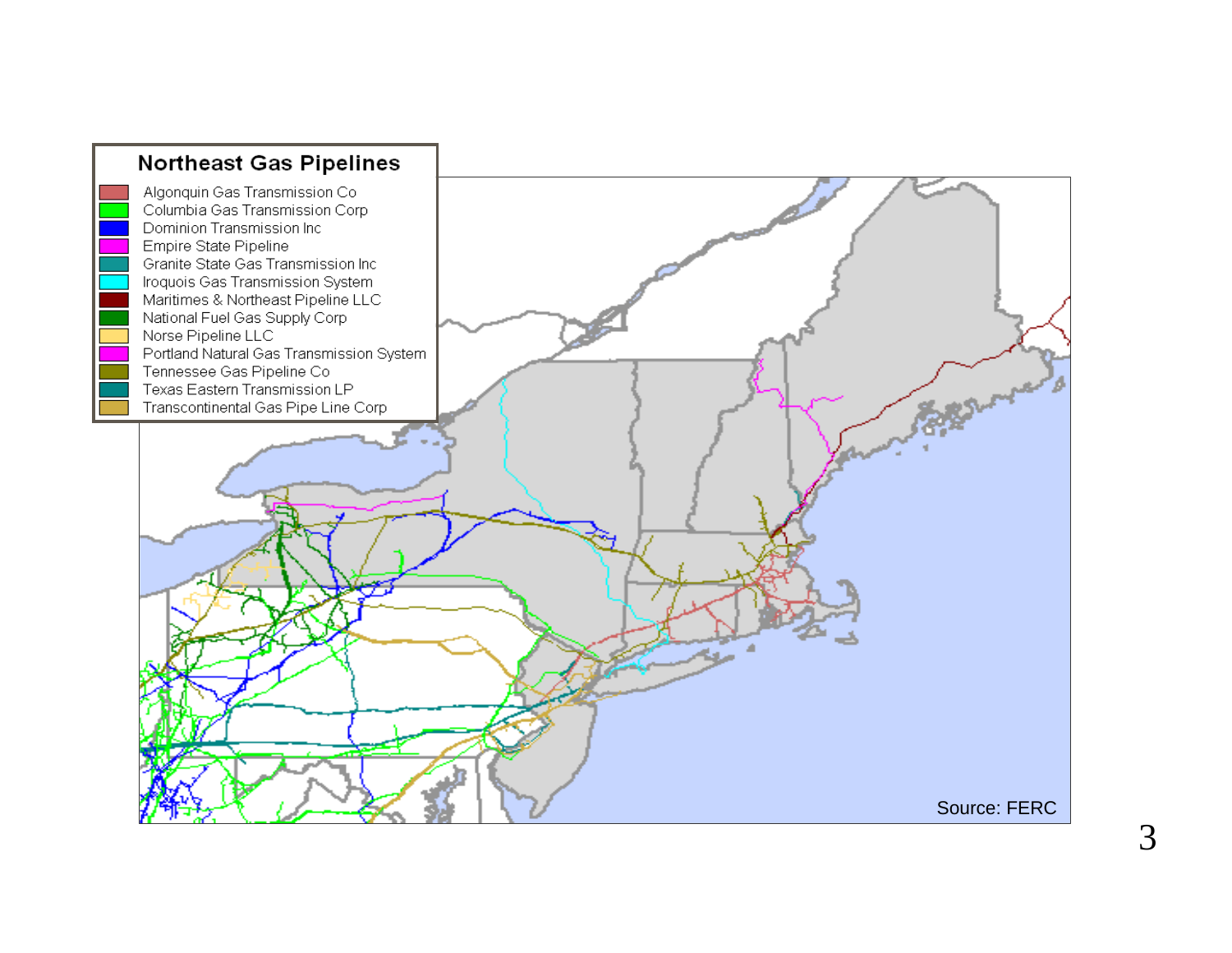

#### **Projected Gas Demand Growth by Sector, New England Region**

**U.S. EIA projects 0.7% annual growth for the 6 New England states (CT, ME, MA, NH, RI, VT) over the next 25 years, the 2nd greatest rate of regional growth in the U.S. Natural gas demand is projected to grow by 22% in the period from 2006 to 2025, from approx. 740 Bcf to 900 Bcf (just under 1 Tcf).** 



*Source: U.S. Energy Information Administration, "2008 Annual Energy Outlook"*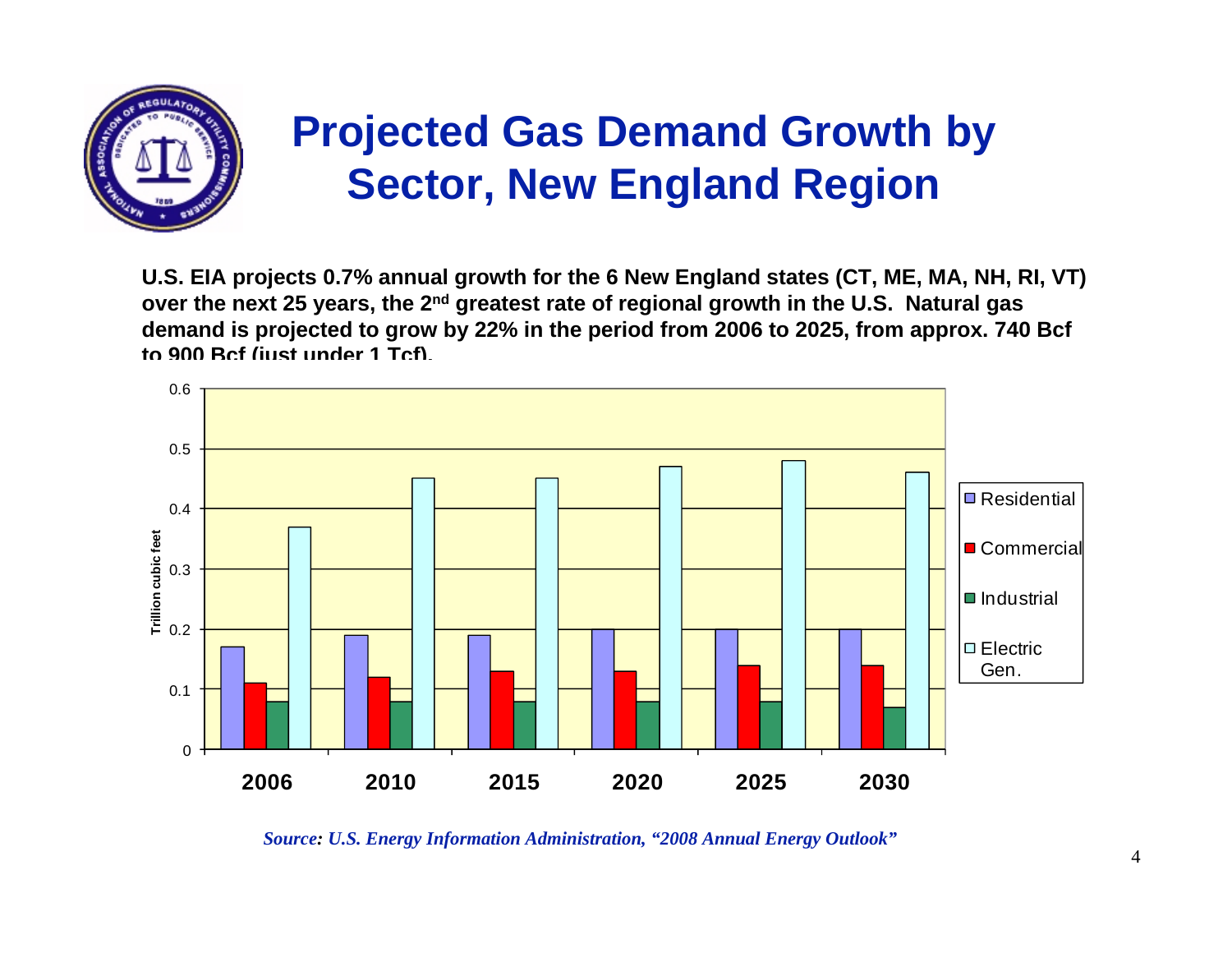

#### **Increasing reliance on natural gas in New England**



2000

| ∎Natural Gas                  |
|-------------------------------|
| ∎Oil                          |
| ∎Nuclear                      |
| $\blacksquare$ Coal           |
| $\blacksquare$ Pumped storage |
| ■Hydro                        |
| ⊟Misc.                        |

 $5\%$ ,  $3\%$  $5%$ 38%  $9%$ 15% 25%

2008

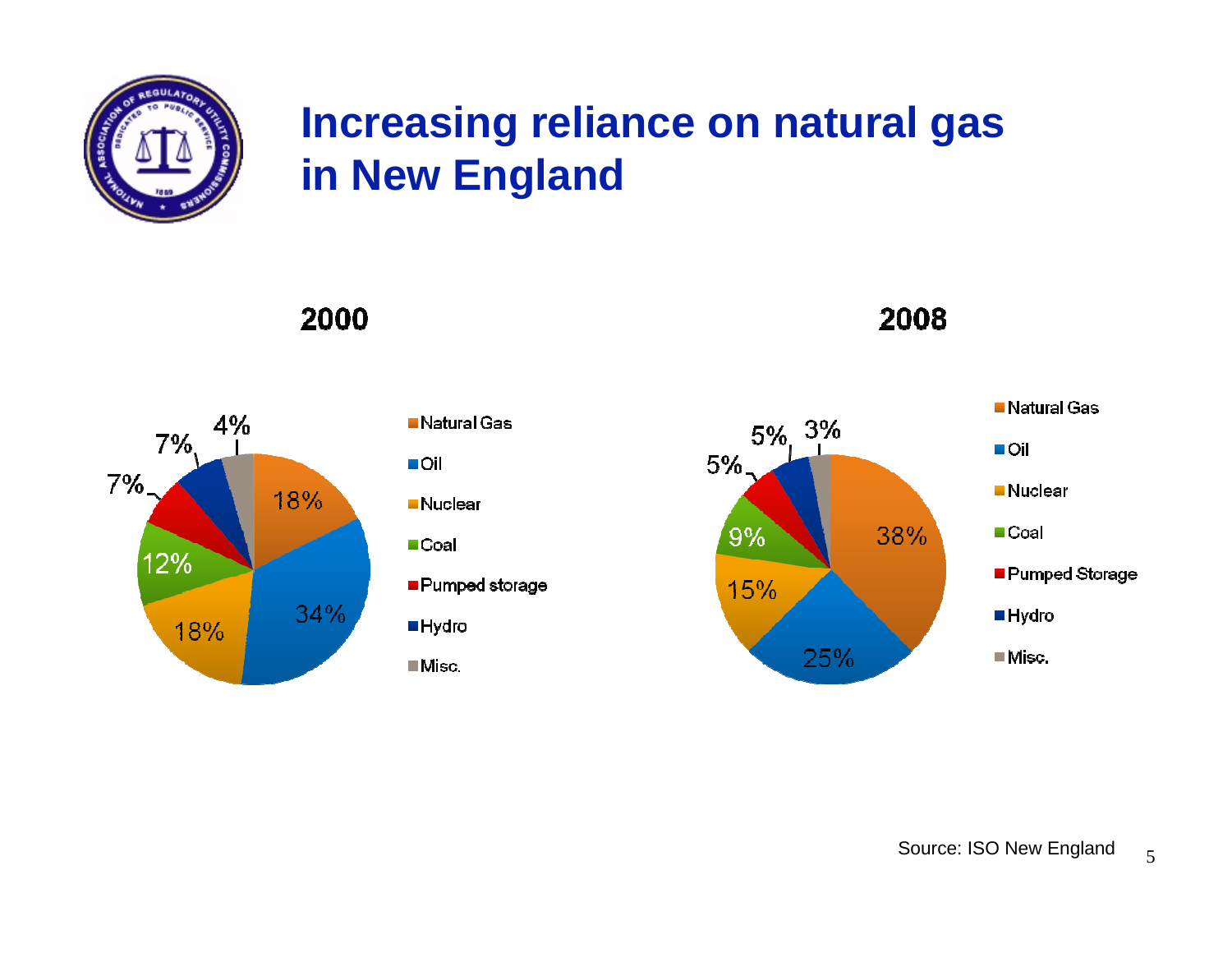

#### **But Natural Gas Still Dominates New Supply Proposals… Continues to be economic resource**



Total Resources in the Queue: 13,700 MW Total new supply resources in FCA-1: 626 MW

Source: ISO New England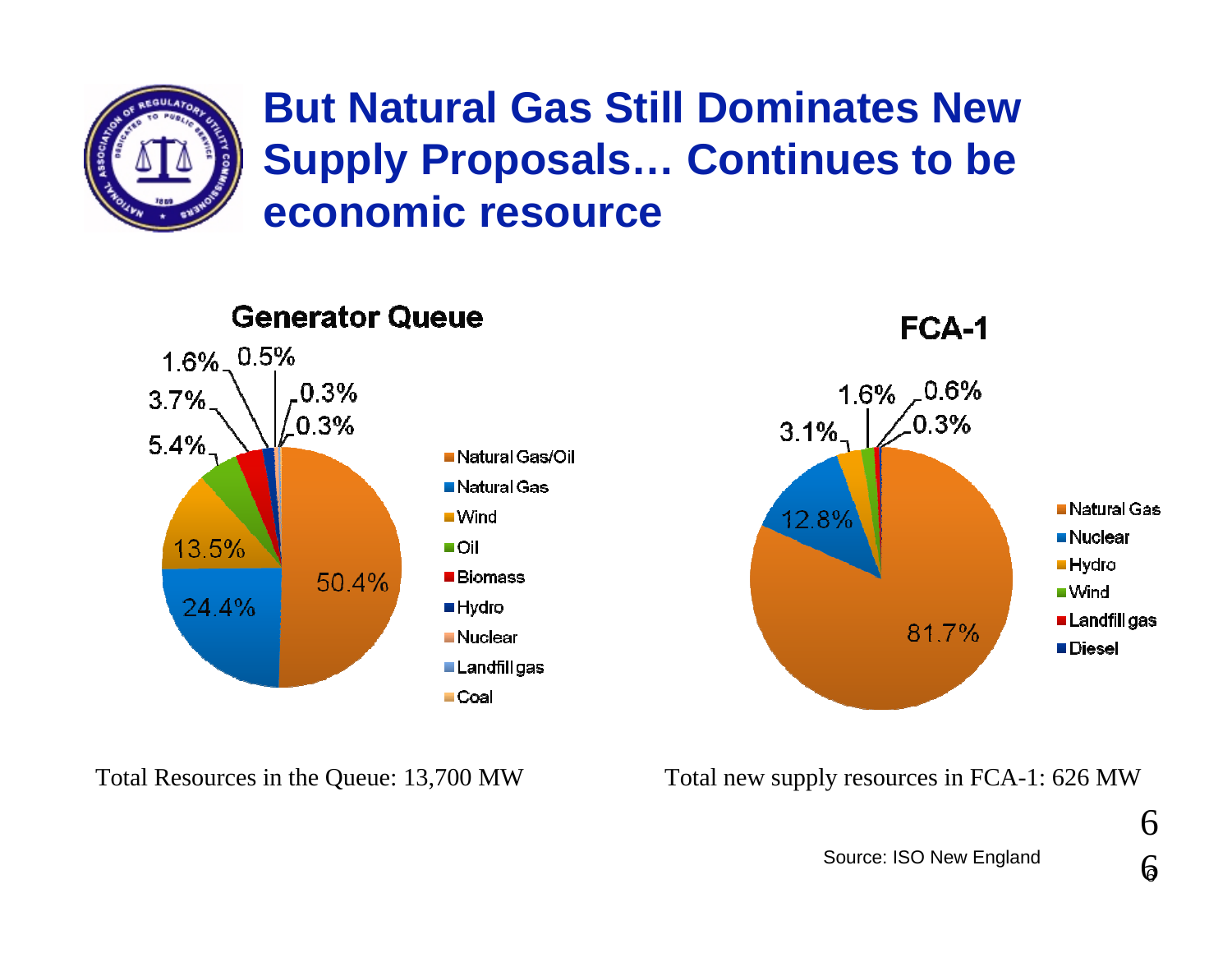

**The Green Communities Act Chapter 169 Of The Acts Of 2008 Signed Into Law On July 2, 2008**

## **Goals:**

**Meet 25% of Electric load through DEMAND Resources by 2020**

**Meet 20% of Electric Load through Renewable And Alternative Generators by 2020**

**Reduce use of Fossil Fuels in buildings by 10% by 2020**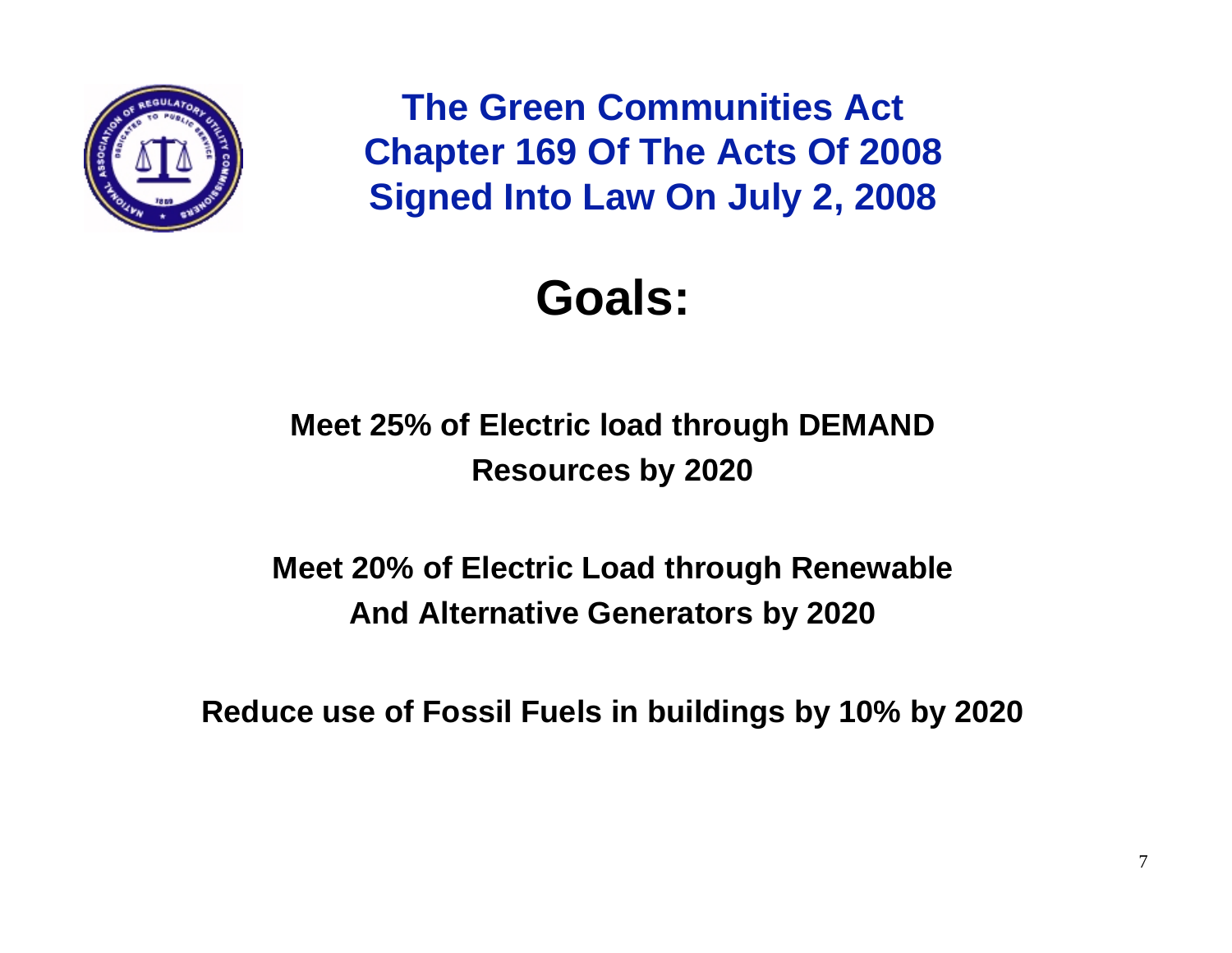

**Energy Efficiency Section of The Green Community Act**

- 2.5 mills per KWH for all consumers to fund Energy Efficiency Programs including D.S.M
- FCM and RGGI Cap and Trade Funds also available
- DPU Authorized to approve and fund Gas Energy Efficiency Programs proposed by gas companies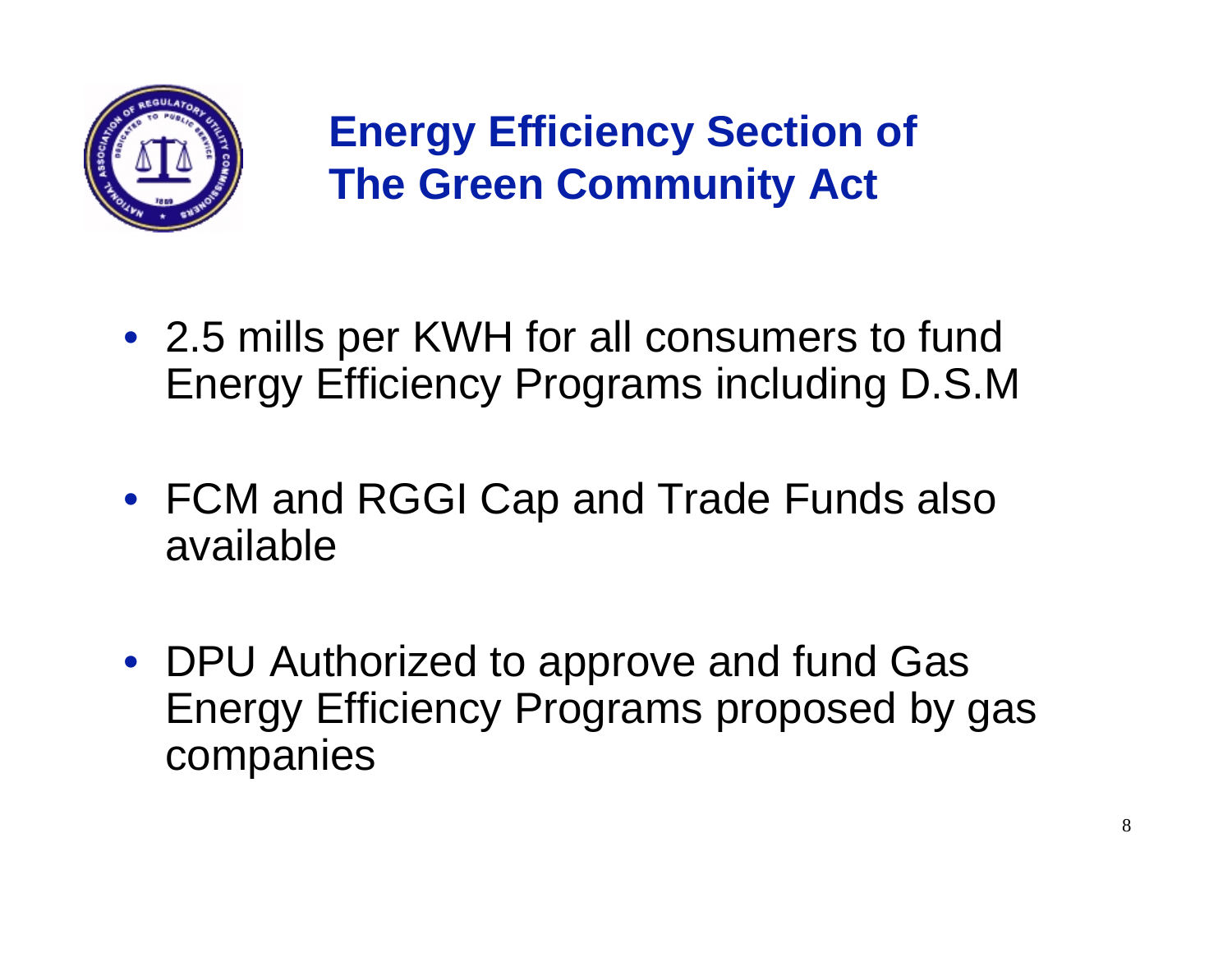

#### **Energy Efficiency Continued …**

- Requires that all electric and natural gas resource needs to be met first through all available energy efficiency and demand reduction resources that are found to be cost effective and less expensive than supply.
- Requires Energy Efficiency Plans to be prepared jointly by distribution companies every 3 years.
- Plans submitted to newly established Energy Efficiency Advisory Council – pass them on to the Department of Public Utilities for final approval.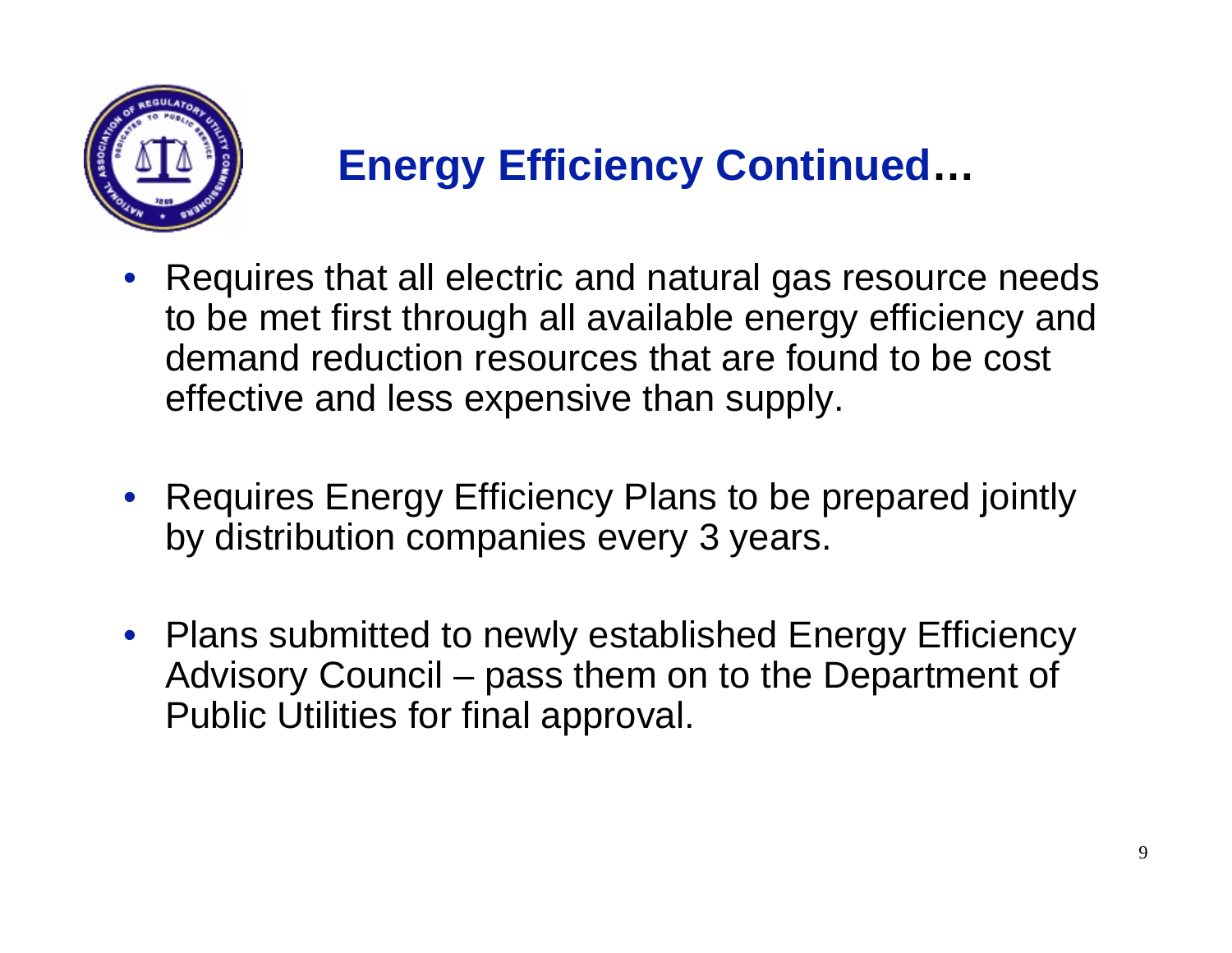

### **Department of Public Utilities Decoupling Order**

- Investigation into Rate Structures that will promote Efficiency Deployment of Demand Resources
- $\bullet$ All Companies to move to Decoupled Rates
- •Require Full Decoupling
- $\bullet$ Shareholder risk issues
- $\bullet$ Orderly transition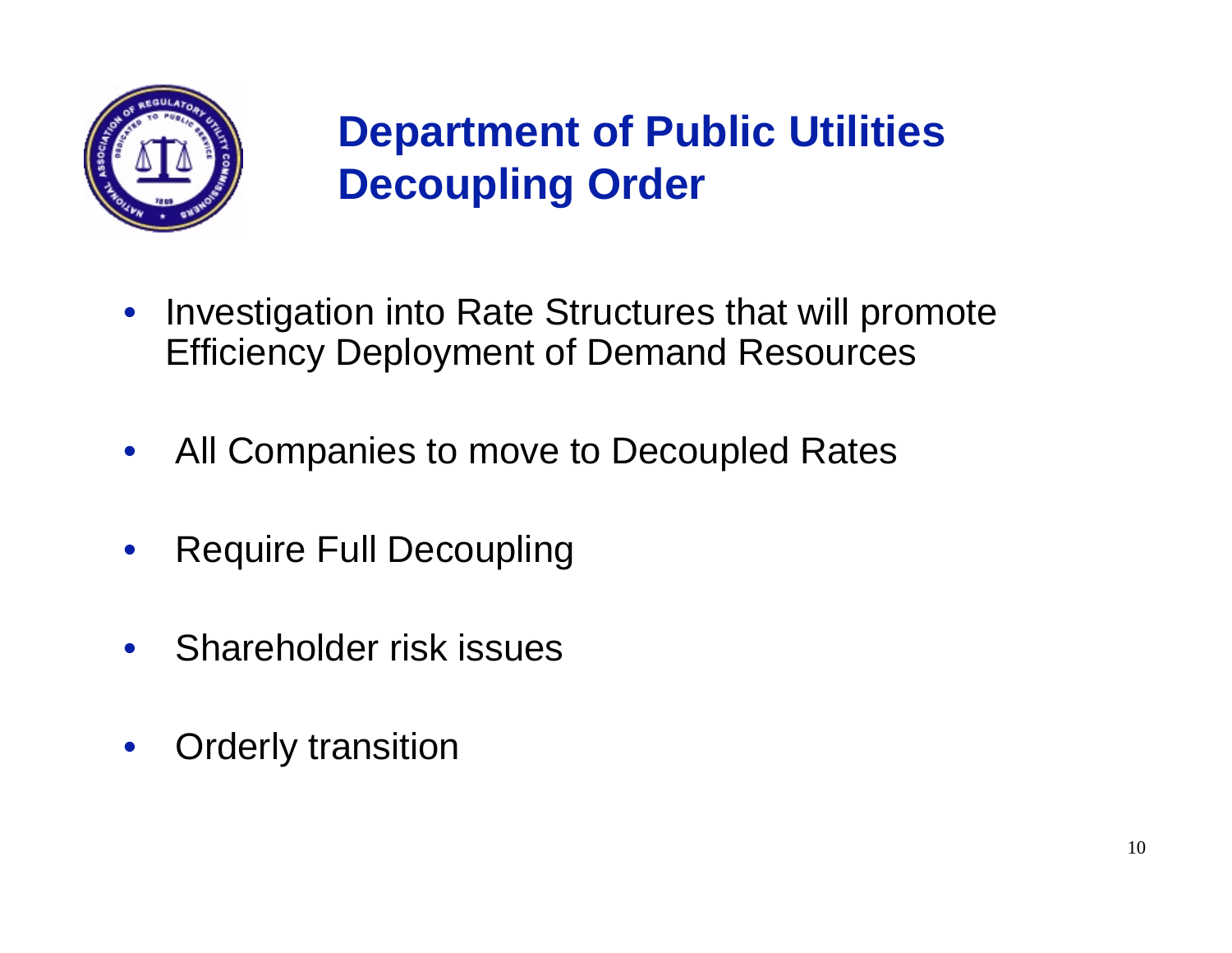

# **Integration of Demand Resources into Energy Markets**

- • ISO has long recognized that accommodating high levels of demand resources would require rule and operational enhancements
- The FCM has been successful in incenting the participation of demand resources in the capacity market - 2,279 MW cleared in FCA#1 and an additional 1,386 MW have been qualified for FCA#2
- Additionally, current price-response programs, the Real-Response Program, are set to expire on May 31, 2010
- These demand resources and programs must be efficiently integrated into the energy market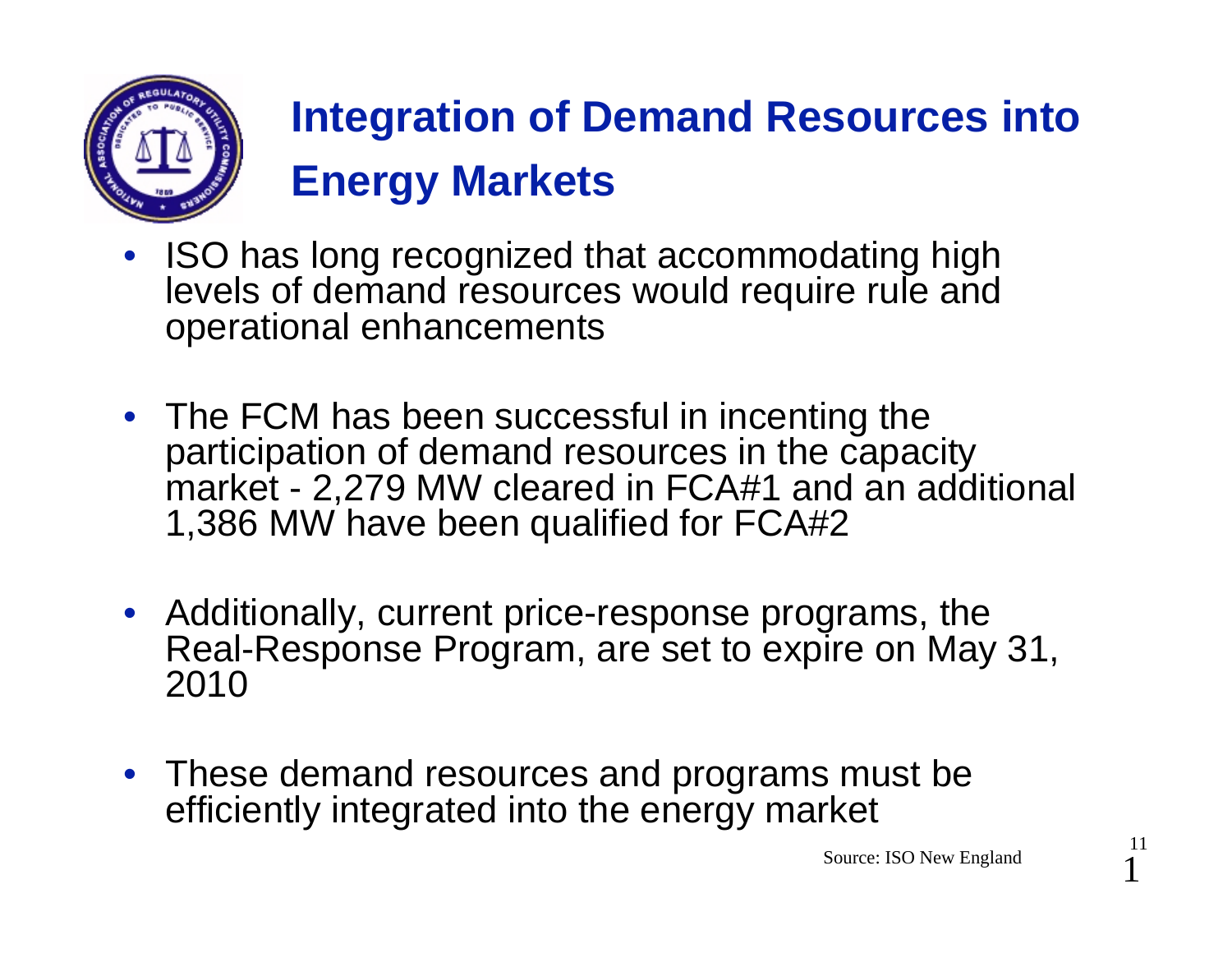

### **Benefits of price-Responsive Demand**

- • It improves economic efficiency
	- - Encourages/Discourages consumption based on spot prices
- It improves system reliability
	- - Lowers the peak load, reducing the likelihood of system shortages
	- - Provides additional resources to respond to shortage conditions
- It reduces the need for investment in reserves and generation capacity -More efficient and lower levels of peak load
- It improves competition in energy markets through price – elastic demand
	- - Reduces the ability and incentive to exercise market power through physical and economic withholding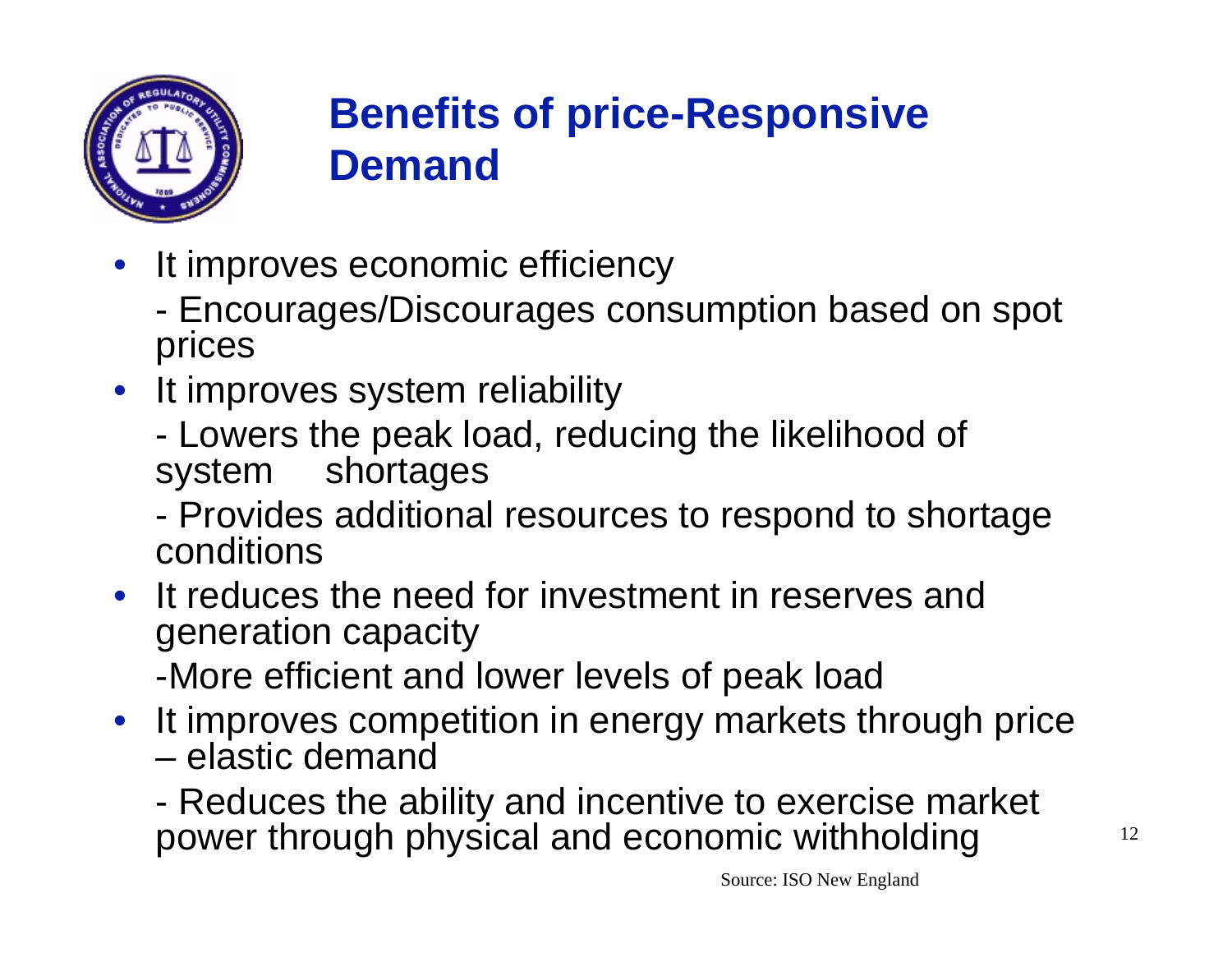

### **Energy Market Price Formation: Challenge of Integrating Demand**

- In a standard market, demand participates by deciding whether or not to consume and no actions are required by a market operator
- In wholesale electric markets, demand has been treated as a supply resource, largely because of flat-rate retail prices
- Objective is to integrate demand into the market so that the market clears at the price where the marginal cost of production is equal to the marginal benefit of consumption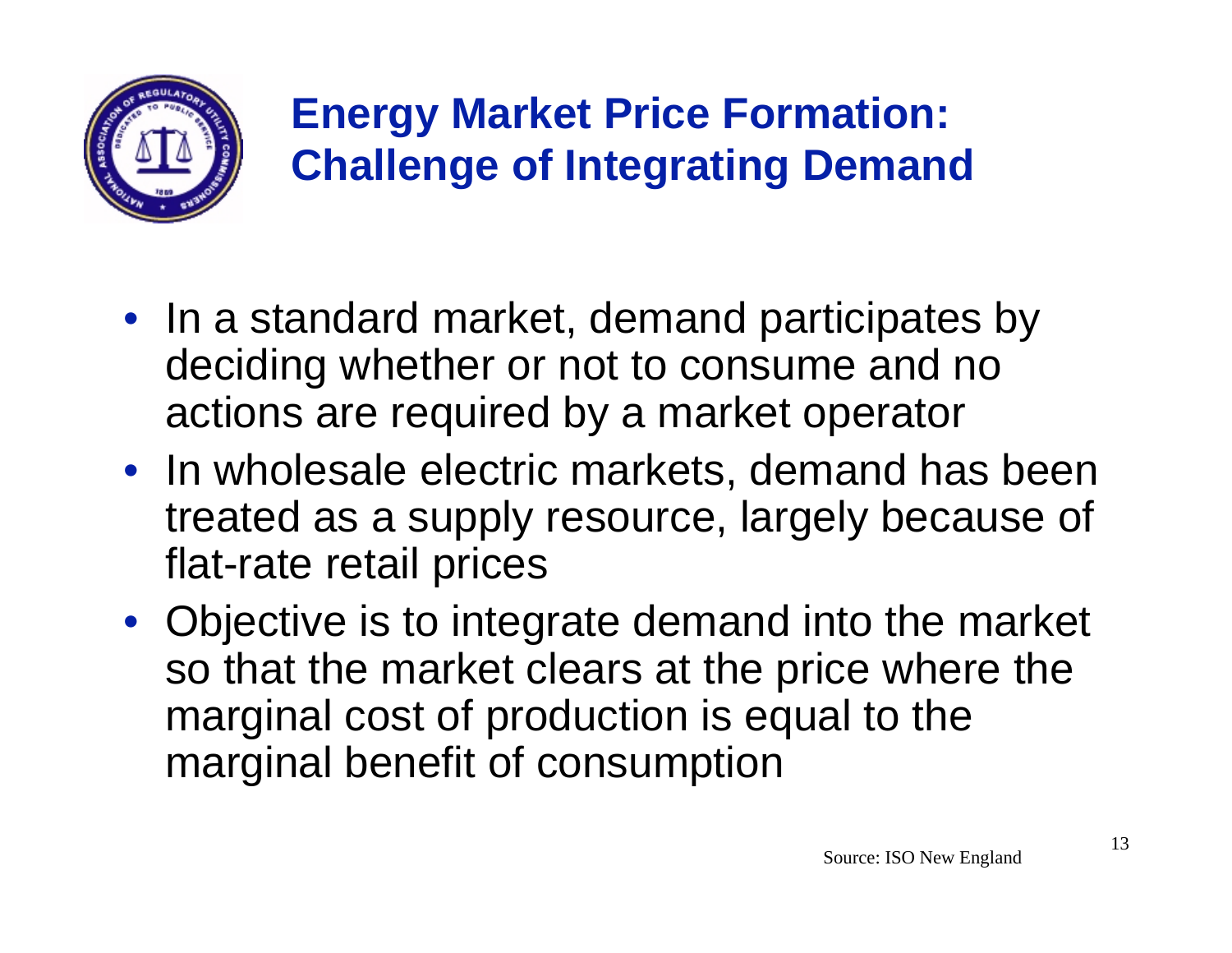

### **Energy Market Price Formation Challenges**

- Three key challenges confront integration of demand resources into the energy market as a supply resource
	- Sending the right price signals in the energy market
		- Preferred solution would be to have each demand resource submit a price at which it would stop consuming
	- Determining what compensation should be paid to the resources in the energy markets
	- How should demand reduction be measured?
		- E.g. what is the customer baseline?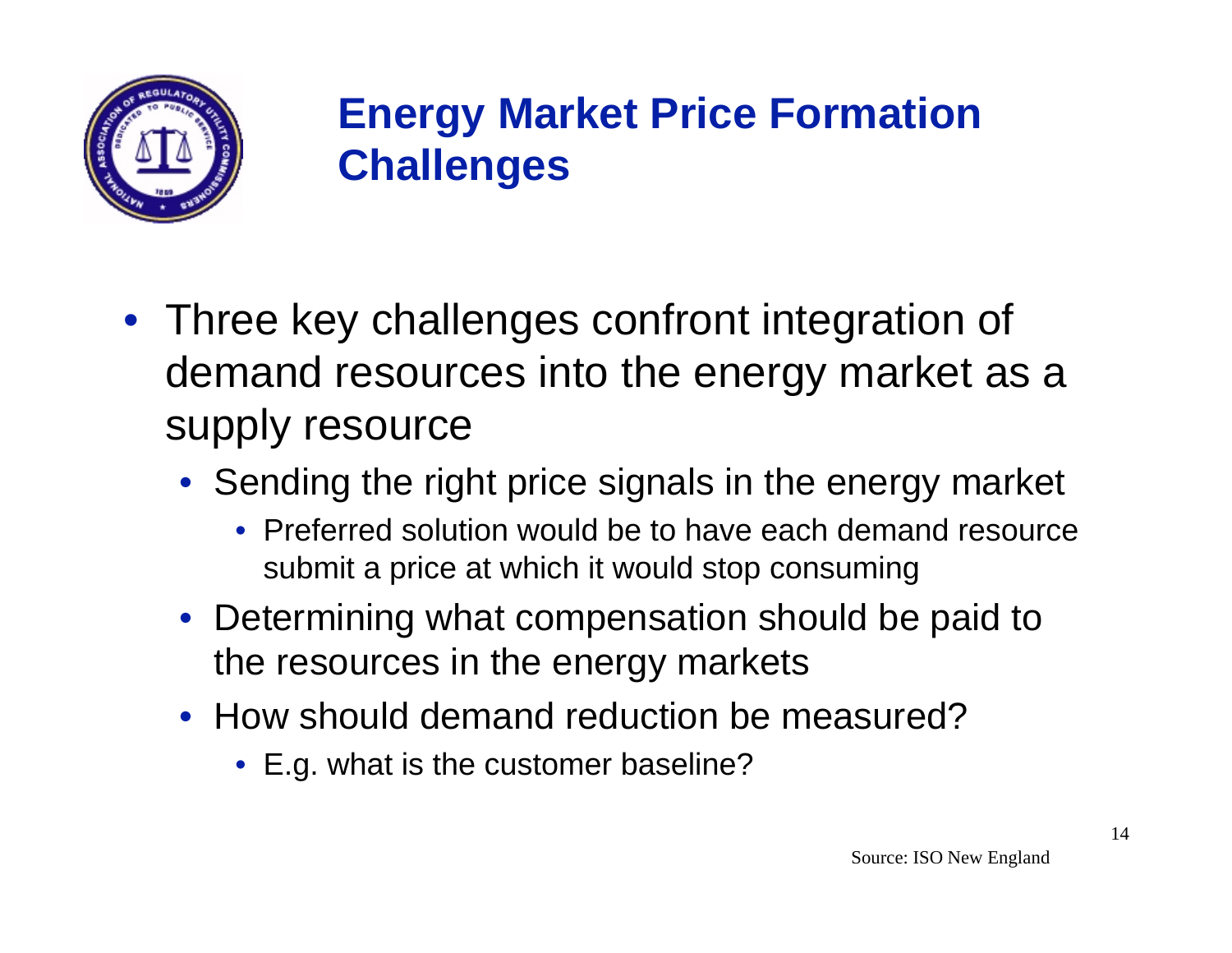

### **Energy Market Price Formation Challenges**

- Energy market price formation
	- Demand resources have been dispatched based on administrative rules rather than prices
	- This indirectly affects price, but doesn't allow demand to fully participate in price setting
	- Real-time dispatch algorithms and price-setting algorithms that fully incorporate demand bids must be formulated
	- Demand resources are not required to bid into the energy market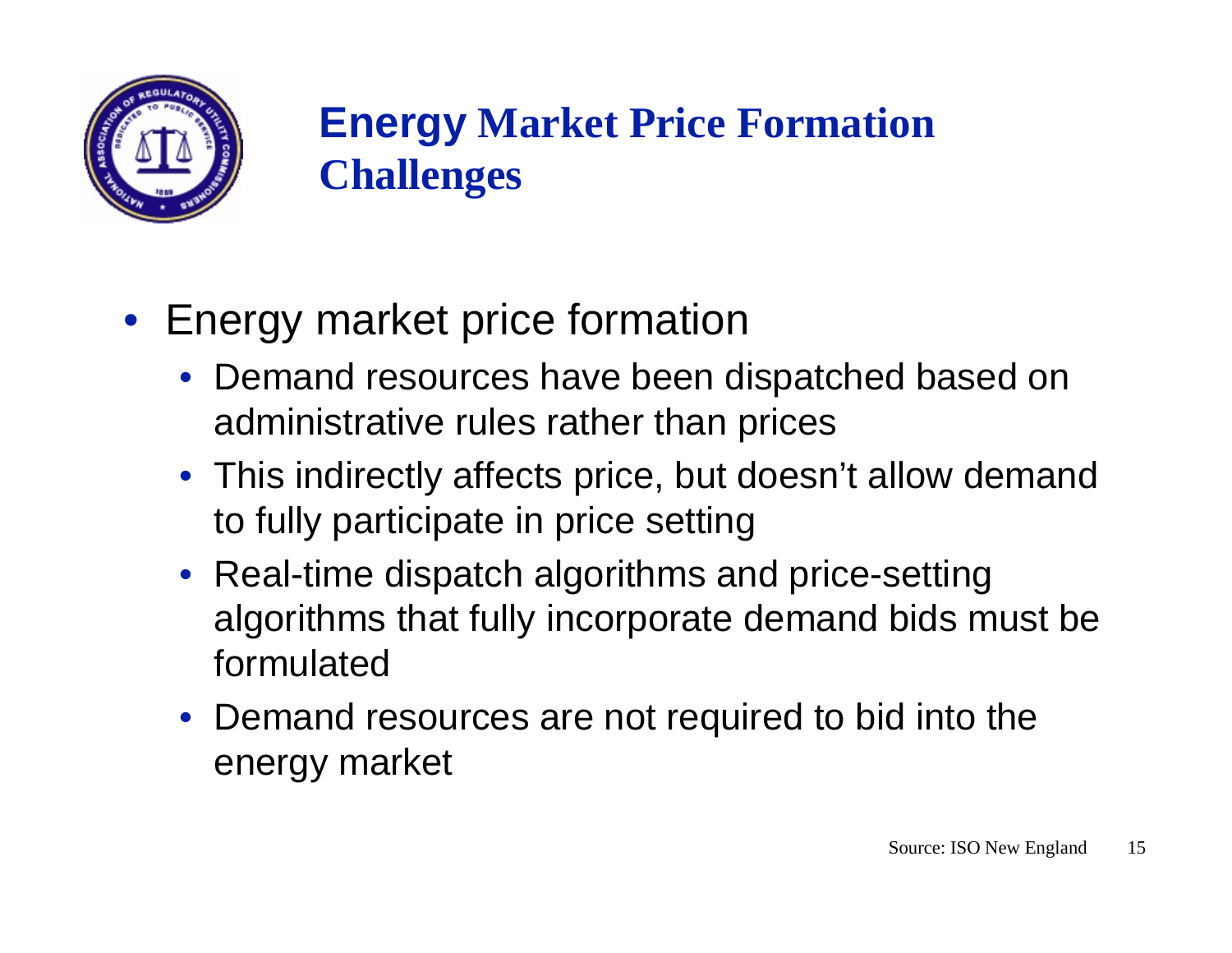

# **Next Steps**

- The ISO has initiated a stakeholder process to review the future of demand response programs in the context of the **FCM**
- By Feb 16, 2009, the ISO will file with FERC a status report on the stakeholder process and preliminary recommendations